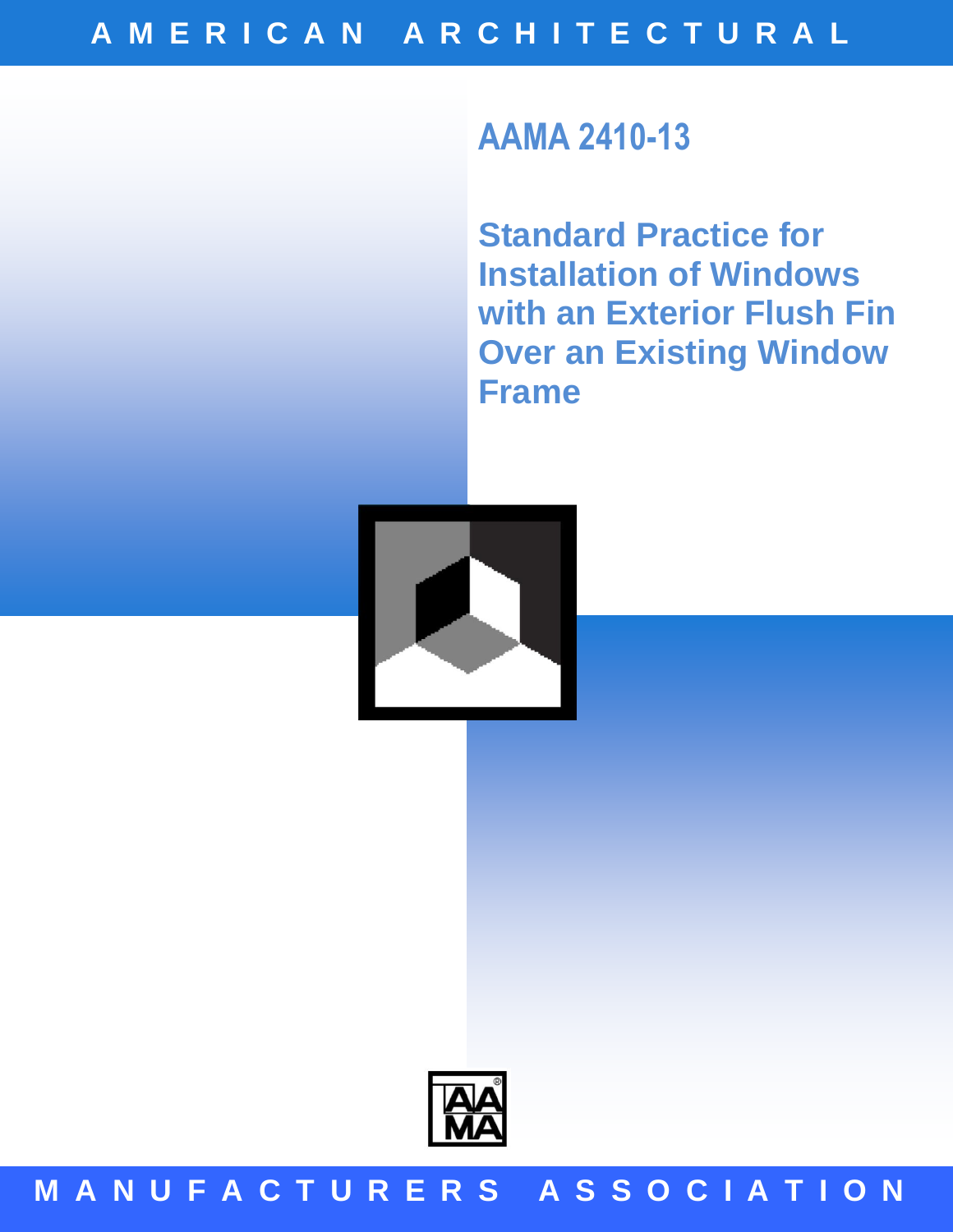



#### **AAMA. The Source of Performance Standards, Products Certification and Educational Programs for the Fenestration Industry.**

All AAMA documents may be ordered at our web site in the "Publications Store".

©2013 American Architectural Manufacturers Association – These printed or electronic pages may NOT be reproduced, republished or distributed in any format without the express written consent of the American Architectural Manufacturers Association.

This document was developed and maintained by representative members of AAMA as advisory information. AAMA DISCLAIMS ALL WARRANTIES WITH REGARD TO THIS INFORMATION, INCLUDING ALL IMPLIED WARRANTIES OF MERCHANTABILITY AND FITNESS. IN NO EVENT SHALL AAMA BE LIABLE FOR ANY DAMAGES WHATSOEVER FROM THE USE, APPLICATION OR ADAPTATION OF MATERIALS PUBLISHED HEREIN. It is the sole responsibility of the user/purchaser to evaluate the accuracy, completeness or usefulness of any information, opinion, advice or other content published herein.

AAMA 2410-13 ORIGINALLY PUBLISHED: 2003 PRECEDING DOCUMENT: 2410-03 PUBLISHED: 3/13

**American Architectural Manufacturers Association** 1827 Walden Office Square, Suite 550, Schaumburg, IL 60173 PHONE (847) 303-5664 FAX (847) 303-5774 EMAIL webmaster@aamanet.org WEBSITE www.aamanet.org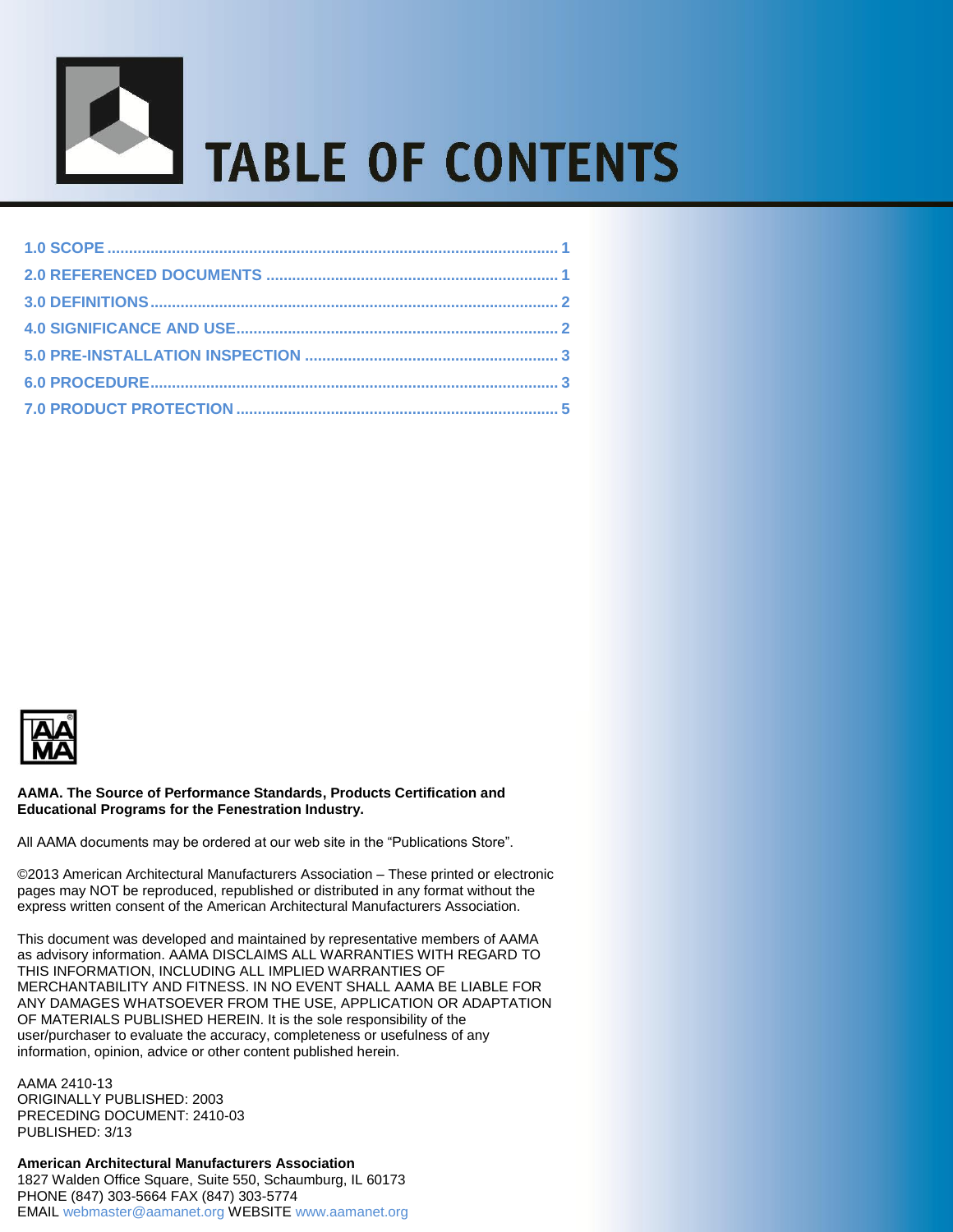### **1.0 SCOPE**

**1.1** This practice covers the installation of retrofit windows in detached one- and two-family dwellings and townhouses not more than three stories above-grade in height with a separate means of egress.

**1.2** This practice applies to retrofit windows with an exterior flush fin installed over a pre-existing window frame into a vertical wall.

**1.3** This practice covers the installation process from pre-installation procedures through post-installation procedures. It does not cover the fabrication or assembly of windows whether such fabrication takes place in a factory or at the intended installation site.

**1.4** This practice provides minimum requirements that will help to ensure the installation of exterior flush fin retrofit windows in an effective manner. Actual conditions in buildings vary greatly, and in some cases substantial additional care and precaution will have to be taken.

**1.5** This practice assumes that the seal between the pre-existing window and adjacent wall or water resistive barrier is adequate and that the wall surrounding the pre-existing window is structurally sound.

**1.6** This practice covers typical installations and generic details. It does not purport to cover all situations that may be encountered in the field.

**1.7** This practice does not purport to address all of the safety concerns associated with its use. It is the responsibility of whomever uses this standard to consult and establish appropriate safety and health practices and determine the applicability of regulatory limitations prior to use.

**1.8** This practice is not intended to replace a manufacturer's installation instructions or federal, state, or local building codes. In all cases follow manufacturer's instructions and applicable building codes for any special procedures, applications, or requirements. In the event of a conflict between this practice and the manufacturer's installation instructions, the manufacturer's instructions shall prevail.

### **2.0 REFERENCED DOCUMENTS**

**2.1** References to the standards listed below shall be to the edition indicated. Any undated reference to a code or standard appearing in the requirements of this standard shall be interpreted as to referring to the latest edition of that code or standard.

#### **2.2 American Architectural Manufacturers Association (AAMA)**

**AAMA 800-10**, Voluntary Specifications and Test Methods for Sealants

**AAMA AG-12**, AAMA Glossary

**AAMA IM-TM-08**, Installation Masters Training Manual

**AAMA TIR A9-91**, Metal Curtain Wall fasteners

#### **2.3 ASTM International (ASTM)**

**ASTM B456-11e1**, Standard Specification for Electroplated Coatings of Copper Plus Nickel Plus Chromium and Nickel Plus Chromium

**ASTM B633-11**, Standard Specification for Electrodeposited Coatings of Zinc on Iron and Steel

**ASTM B766-86(2008)**, Standard Specification for Electrodeposited Coating of Cadmium

**ASTM E2112-07**, Standard Practice for Installation of Exterior Windows, Doors and Skylights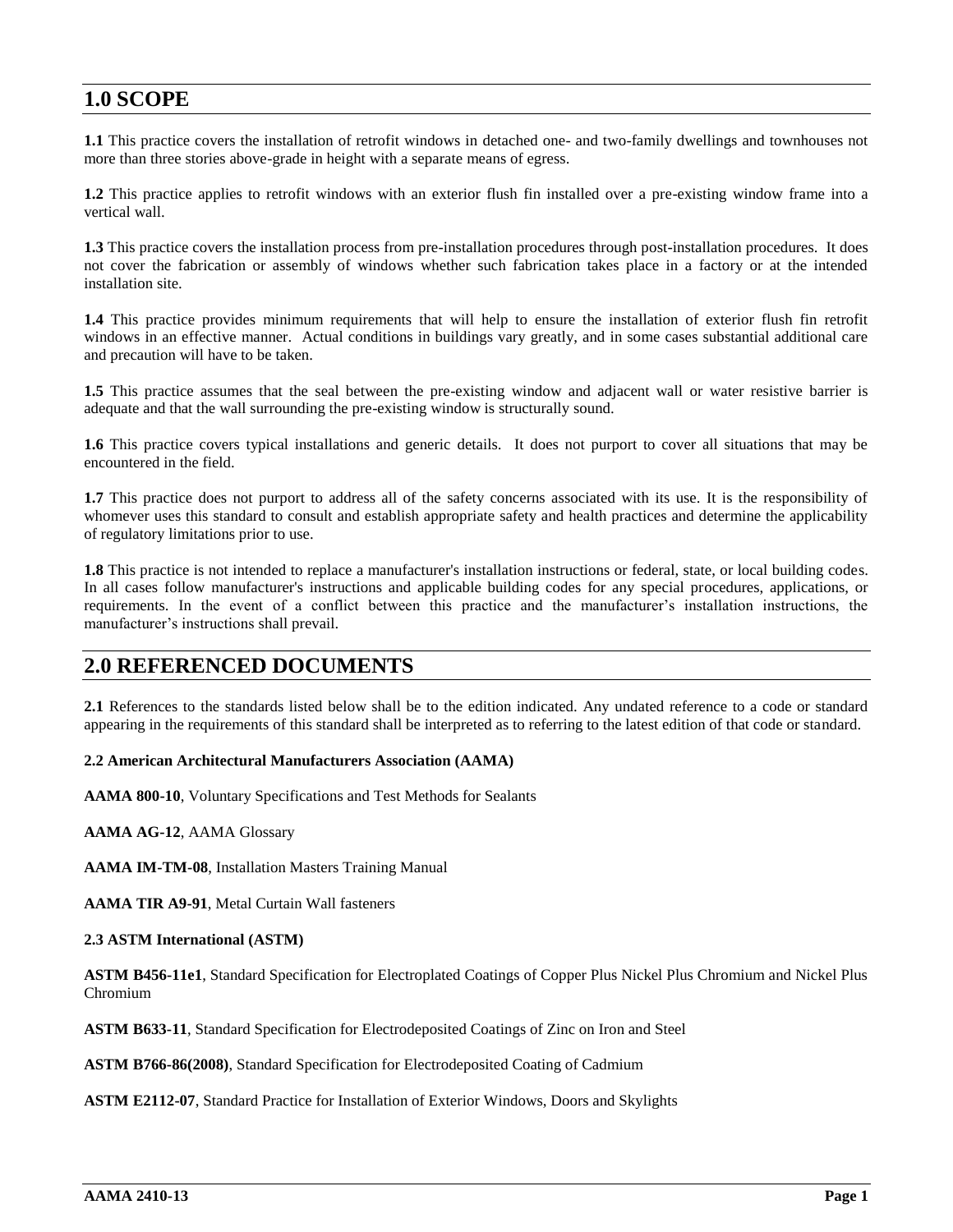### **3.0 DEFINITIONS**

**3.1** Please refer to AAMA Glossary (AG-12) for all definitions except for those appearing below (which apply only to this standard practice).

**3.2 BLOCKING**: A lineal piece of suitable material designed to support and prevent rotation of the replacement window sill.

**3.3 ROUGH OPENING**: Minimum clear opening of the pre-existing window frame after removal of sash, glass and all sash components.

**3.4 SEALANT**: Any of a variety of compounds used to fill and seal joints or openings in wood, metal, masonry, and other materials, as contrasted to a sealer; which is a liquid used to seal a porous surface. Recommended sealants are those capable of exterior weathering and exhibit a minimum of  $\pm 25\%$  movement capacity consistent with the sealant manufacturers' recommendations for this application.

**3.5 SHIM**: A thin, flat or wedge shaped piece of suitable material used to level or plumb a window frame during installation.

**3.6 WATER RESISTIVE BARRIER**: The surface or surfaces of a wall responsible for preventing water infiltration into the building interior.

### **4.0 SIGNIFICANCE AND USE**

**4.1** This practice recognizes that the effectiveness and durability of installed windows depend not only on the choice and quality of material, design, adequacy of assembly, and support system, but also on their proper installation.

**4.2** Improper installation of windows may hinder operation or reduce their effectiveness, by allowing excessive air, water and sound infiltration or condensation. It may promote the deterioration of the wall construction and its respective components.

**4.3** The application of this practice also requires a working knowledge of applicable Federal, State and local codes and regulations regarding windows, specifically, but not limited to: a) a required emergency escape and rescue opening; b) requirements for safety glazing; and c) an understanding of construction practices relating to the building wall water resistive barrier system. Consult with local building codes prior to installation.

**4.4** The application of this practice also requires a working knowledge of the tools, equipment, and methods necessary for the installation of windows. It further assumes familiarity with caulking, sealing, painting (where applicable) and glass handling procedures. It also requires an understanding of the fundamentals of residential construction that affect the installation of these windows.

### **5.0 PRE-INSTALLATION INSPECTION**

**5.1** Inspect the interior and exterior walls adjacent to the window to be retrofitted. If evidence of water penetration is observed or suspected, corrective measures shall be taken prior to installation.

**5.2** Carefully inspect the existing window frame perimeter for evidence of damage, deterioration or decay. If the installer notices problems, the deficiencies shall be reported to the approving authority. These deficiencies shall be corrected prior to the installation of the retrofit window.

### **6.0 PROCEDURE**

#### **6.1 MEASURING FOR RETROFIT WINDOWS**

**6.1.1** Measurements shall be taken to determine rough opening sizes and to ensure squareness.

**6.1.2** To determine the rough opening size, three measurements shall be taken horizontally between the pre-existing jambs at the corners and at the center, recording the smallest dimension. Three measurements shall also be taken vertically from the pre-existing head to the pre-existing sill at the corners and at the center, recording the smallest dimension (see Figure 1).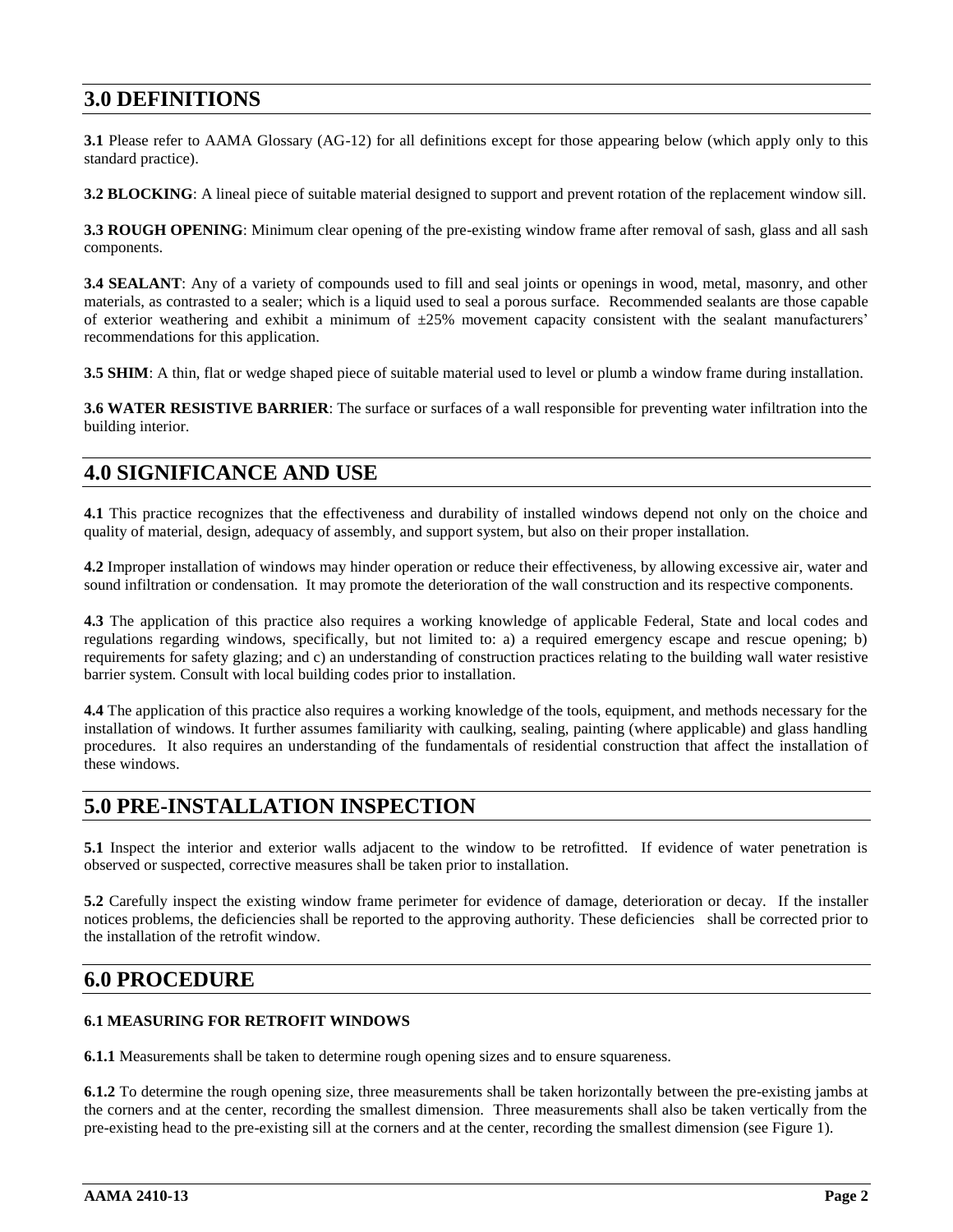**6.1.3** Determine squareness of the rough opening by cross-measuring the rough opening diagonals.

#### **6.2 SIZING OF RETROFIT WINDOWS**

**6.2.1** Accuracy of size is critical. Sizing shall allow for proper fit without having to rack or force the retrofit window into the rough opening.

**6.2.2** The retrofit window shall be no less than 6 mm (1/4 in) less in width and height than the measurements of Section 6.1.2. Out of square conditions may require additional allowances.

#### **6.3 PROTECTION FROM DISSIMILAR METALS**

**6.3.1** Metal products shall be isolated from dissimilar or corrosive materials with a nonconductive coating, membrane or sealant material.

**6.3.2** All fasteners shall be corrosive resistant, in accordance with ASTM B633, B766 or B456 as indicated in AAMA TIR A9.

#### **6.4 PREPARATION AND INSTALLATION**

**6.4.1** Verify that the retrofit window will fit in the rough opening and that the flush fin will cover the exterior of the preexisting window's frame.

**6.4.2** Prepare the opening by removing any pre-existing sash components that will interfere with the installation of the retrofit window. Trim protruding elements of the pre-existing window frame as required. Leave only the pre-existing window's outer frame in place (see Figure 2). Any exposed fastener holes shall be fully sealed prior to installation of the replacement window.

**6.4.2.1** In removing existing materials, it is important not to disturb the pre-existing installation, as it will still be utilized. If the pre-existing installation is damaged, corrective measures shall be taken prior to the installation of the retrofit window.

**6.4.3** Ensure that the pre-existing frame's exterior mounting surface is clean and free of any debris and will allow for full perimeter contact with the flush fin of the retrofit window. Trimming the exterior flush fin of the retrofit window may be required.

**6.4.4** Install the retrofit window, making sure to level it and block it as necessary, or as directed by the manufacturer, to ensure that the frame will be well supported along its base to prevent sill rotation or distortion (see Figures  $3 \& 6$ ). Do not block any weep holes on the pre-existing window.

**6.4.4.1** Retrofit windows must be installed such that the flange does not cover or interfere with any pre-existing head flashing.

**6.4.5** Pre-fit the retrofit window in the opening. Square and shim as necessary for a level, plumb and square installation. Secure sufficiently to check for proper operation, locking and fit. Remove retrofit window from the opening. Trim the perimeter of the retrofit flush fin if necessary. (See AAMA IM-TM for additional information on shimming.)

**6.4.6** Apply a minimum 10 mm (3/8 in) continuous bead or ribbon of sealant to the mounting surfaces of the pre-existing window frame across the head and down the jambs. An adequate amount of sealant shall be applied to compensate for irregularities in the wall surface to ensure a proper seal between the pre-existing window frame and the flush fin of the retrofit window (see Figure 4).

**6.4.7** Apply a minimum 10 mm (3/8 in) bead or ribbon of sealant across the exterior mounting surface of the sill, leaving a minimum void of 25 mm (1 in) in-line with existing weep holes to allow any moisture to escape. Do not block any weep openings on the pre-existing window (see Figure 4).

*NOTE 1: Where no weep openings exist, leave two 25 mm (1 in) minimum voids; one each within 100 mm (4 in) from each corner.*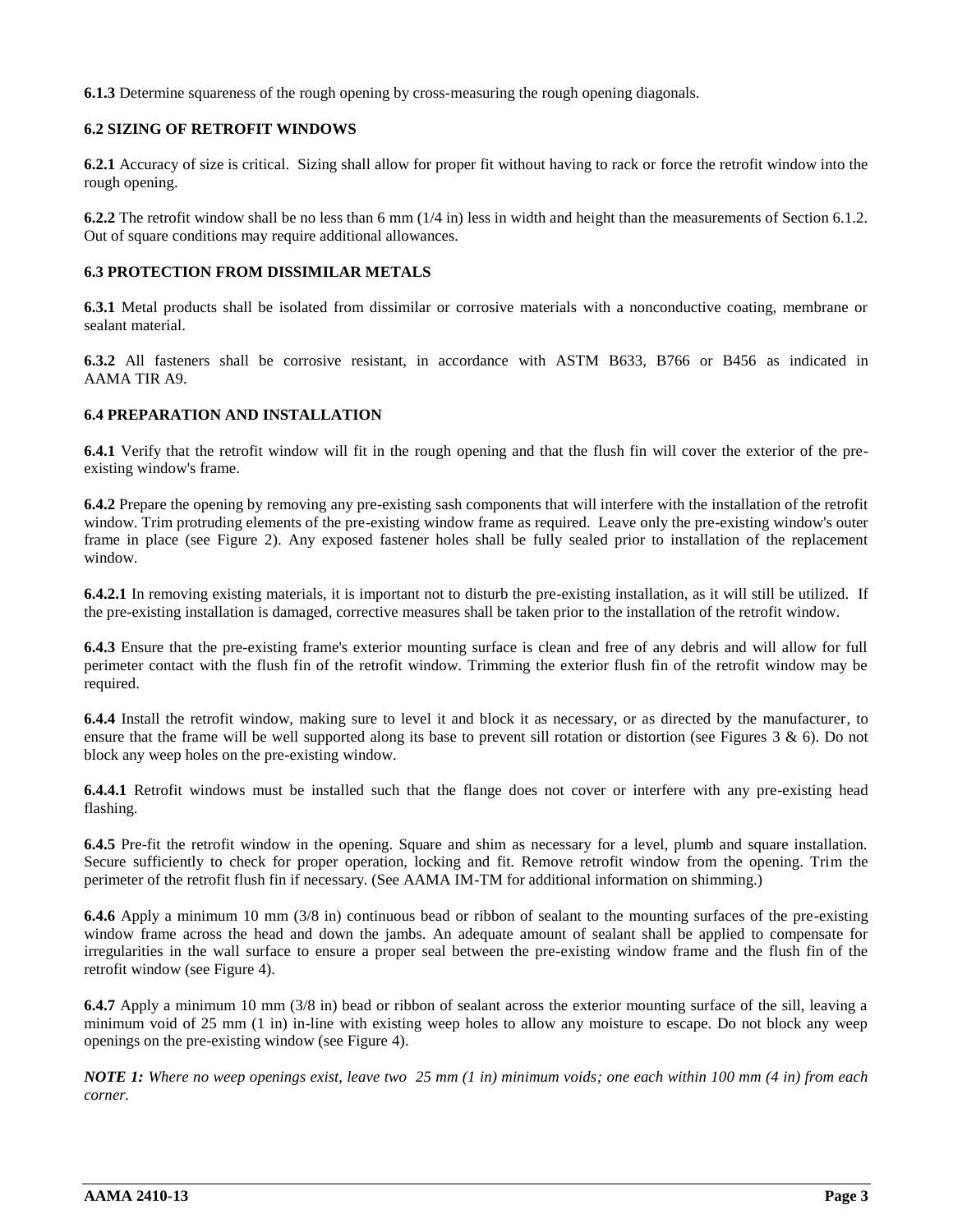**6.4.8** Place the retrofit window into the opening. Push firmly to ensure contact with the sealant on the pre-existing frame to achieve a primary seal between the pre-existing frame and retrofit window (see Figure 5).

*NOTE 2: Confirm installation is level, plumb and square. Install and check vent panels for proper operation, locking and fit. Make adjustments as necessary in accordance with window manufacturer's instructions.*

**6.4.9** Secure the retrofit window in the opening. Screw through both the retrofit and pre-existing window frame head and jambs and anchor into the surrounding wall framing. Unless otherwise stated by the window manufacturer, installation screws shall be no closer than 75 mm (3 in) and no more than 250 mm (10 in) from each corner and at a maximum of 400 mm (16 in) on center. Do not over-tighten screws as this may warp or bend the retrofit window's frame. Shims may be used at each fastener location as recommended by the window manufacturer. The shim shall not encroach beyond the interior edge of the frame and shall be wide enough to provide proper support between the window frame and rough opening.

Seal screw-hole openings both prior to and after installation of the screw.

*NOTE 3: User may refer to AAMA 2501 for additional guidance.* 

**6.4.10** If the window is sufficiently large to require anchoring of the sill, consult manufacturer's instructions. Anchor the sill in a fashion that will not violate the existing window's sill drainage system.

*CAUTION: Do not screw through the pre-existing window's sill in a fashion that may allow water to penetrate the water resistive barrier.*

**6.4.11** Apply a secondary seal, between the fin and the adjacent building wall materials, around the perimeter of the retrofit window's flush fin (see Figure 6). Leave minimum voids of 25 mm (1 in) in line with the pre-existing window's weep holes to allow for drainage to the exterior (see Figure 5).

*NOTE 4: Where no weep openings exist, leave two 25 mm (1 in) minimum voids; one each within 100 mm (4 in) from each corner.*

**6.4.12** If expanding foam products are used to insulate between the existing and new window frames, only use low pressure foam products or low expanding foam products that have been tested in accordance with AAMA 812 to avoid distortion of the new window frame.

**6.4.13** Finish the interior of the retrofit window with desired trim. It is recommended to not install any interior trim within 30 minutes of a foam insulation application.

#### **6.5 SEALANT REQUIREMENTS**

**6.5.1** Installation sealant shall conform to AAMA 800. Use compatible sealant recommended and approved by the sealant manufacturer, following their printed application procedures. ASTM E2112 provides guidance on sealant selection and application.

*NOTE 5: The movement capability of the sealant used should be sufficient to accommodate the expected joint movement.*

**6.5.2** Where sealant is required in this standard, an application of a nominal 10 mm (3/8 in) diameter sealant bead or ribbon as recommended by the sealant manufacturer is required.

**6.5.3** Install the window immediately after sealant application before a skin forms and/or contamination occurs on the sealant surface.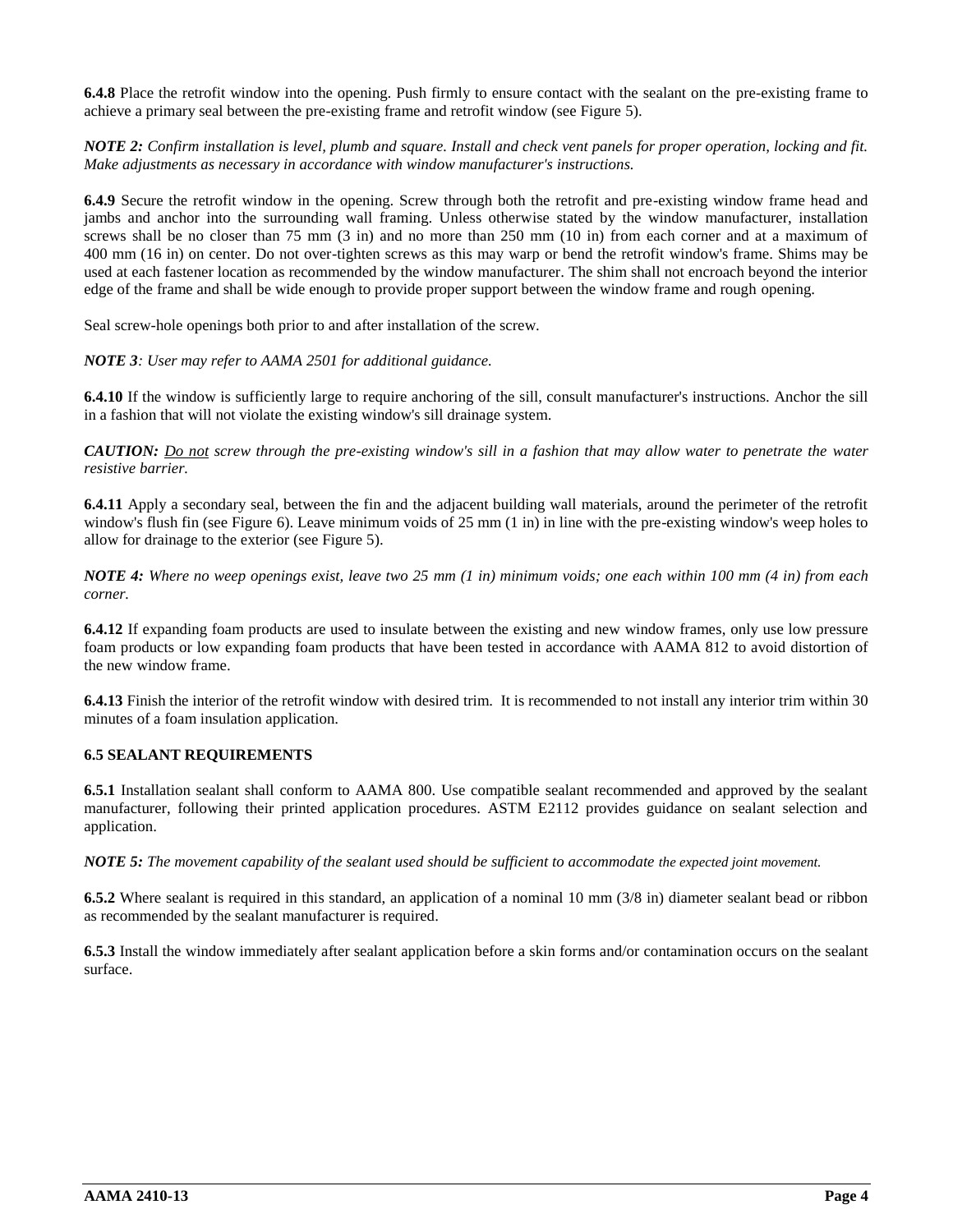### **7.0 PRODUCT PROTECTION**

**7.1** Caution shall be used to avoid damage to windows during and after installation. Prior to installation, store windows in a near vertical position with adequate sill support, in a clean area free of circulating dirt or debris and protected from exposure to weather elements.



**FIGURE 1: Determining the Rough Opening Size (Three Measurements)**



**FIGURE 2: Preparing the Opening**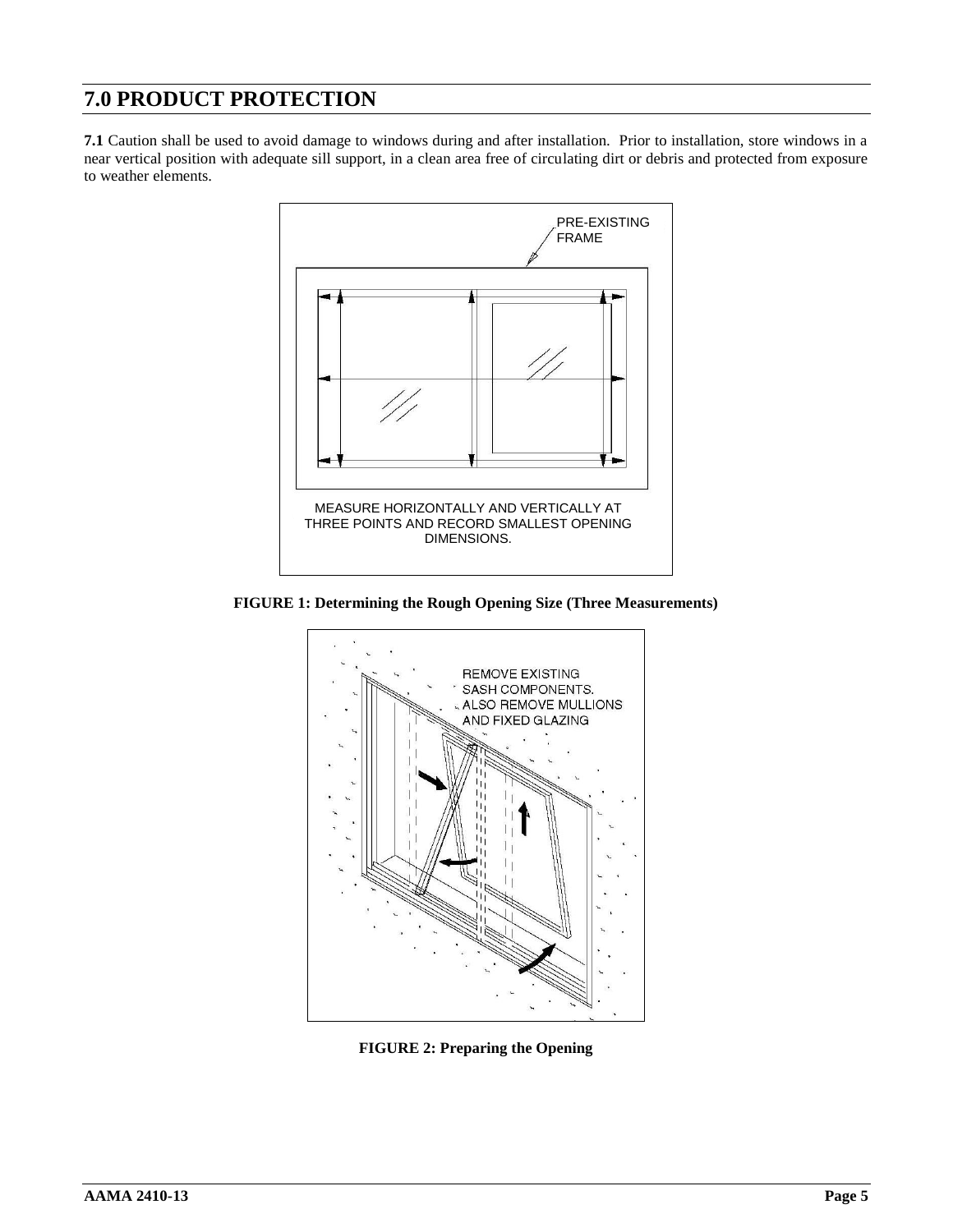

**FIGURE 3: Level and Block Window**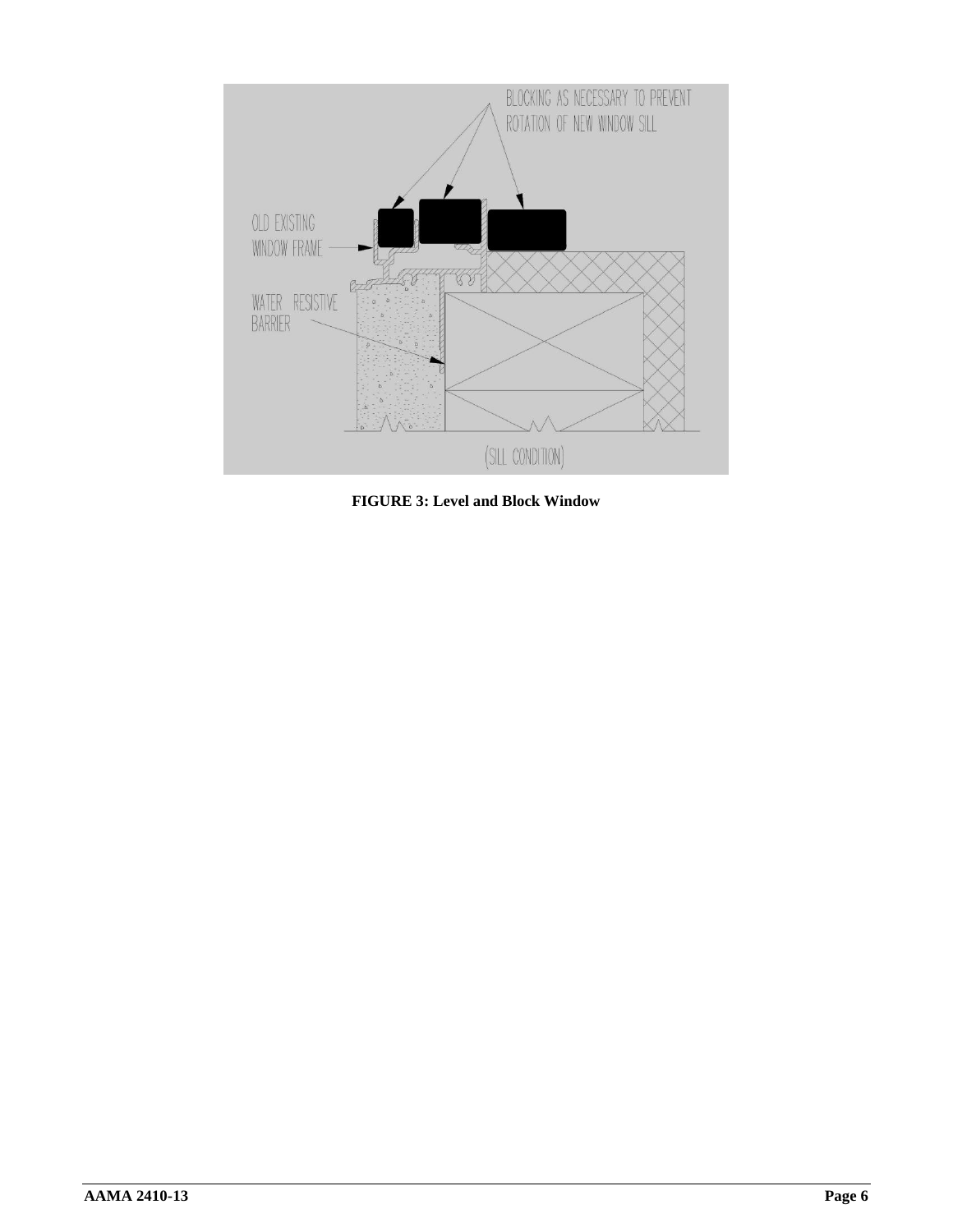

**FIGURE 4: Apply Sealant to the Mounting Surfaces**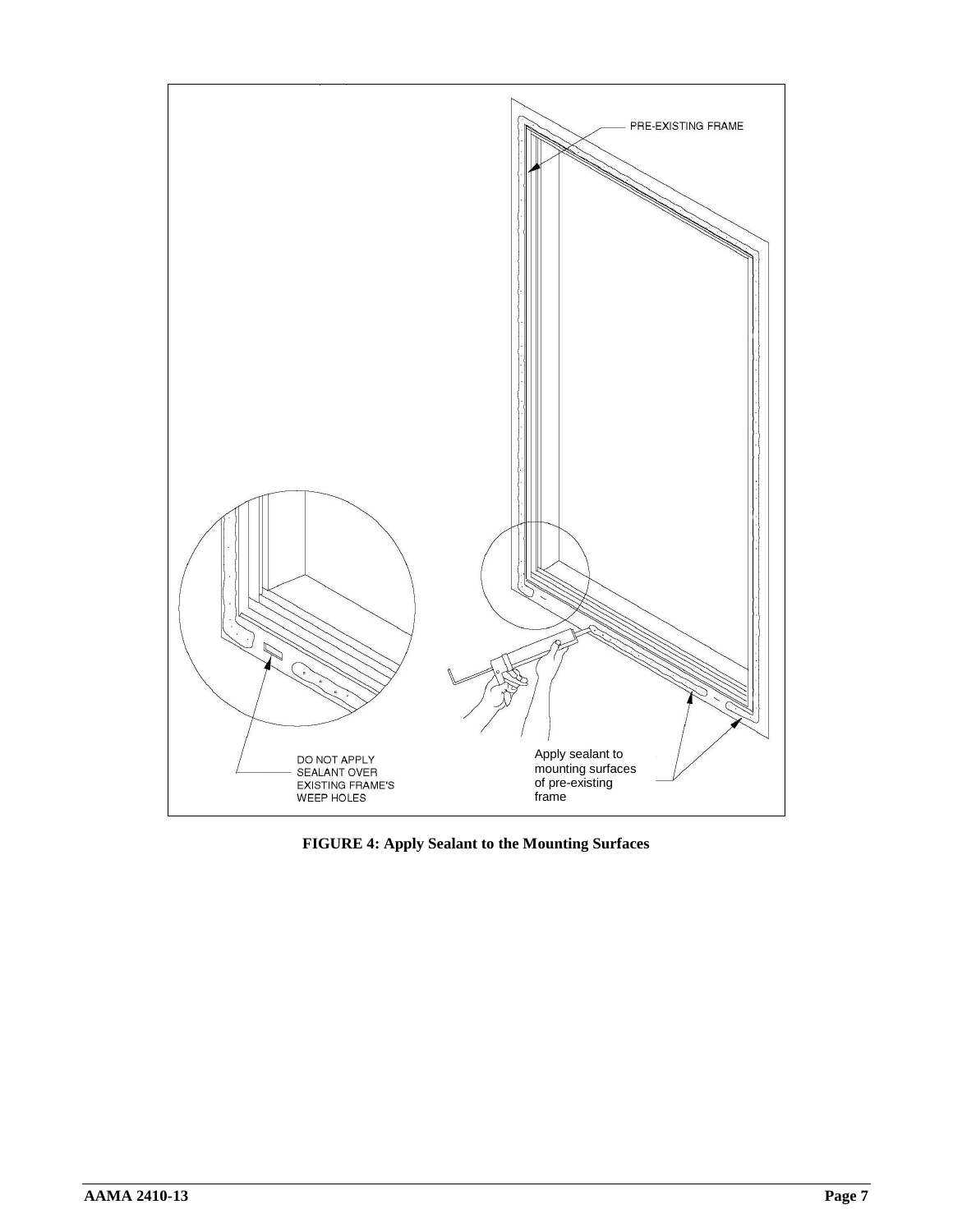

**FIGURE 5: Placing the Retrofit Window into the Opening**



**FIGURE 6: Flush Fin**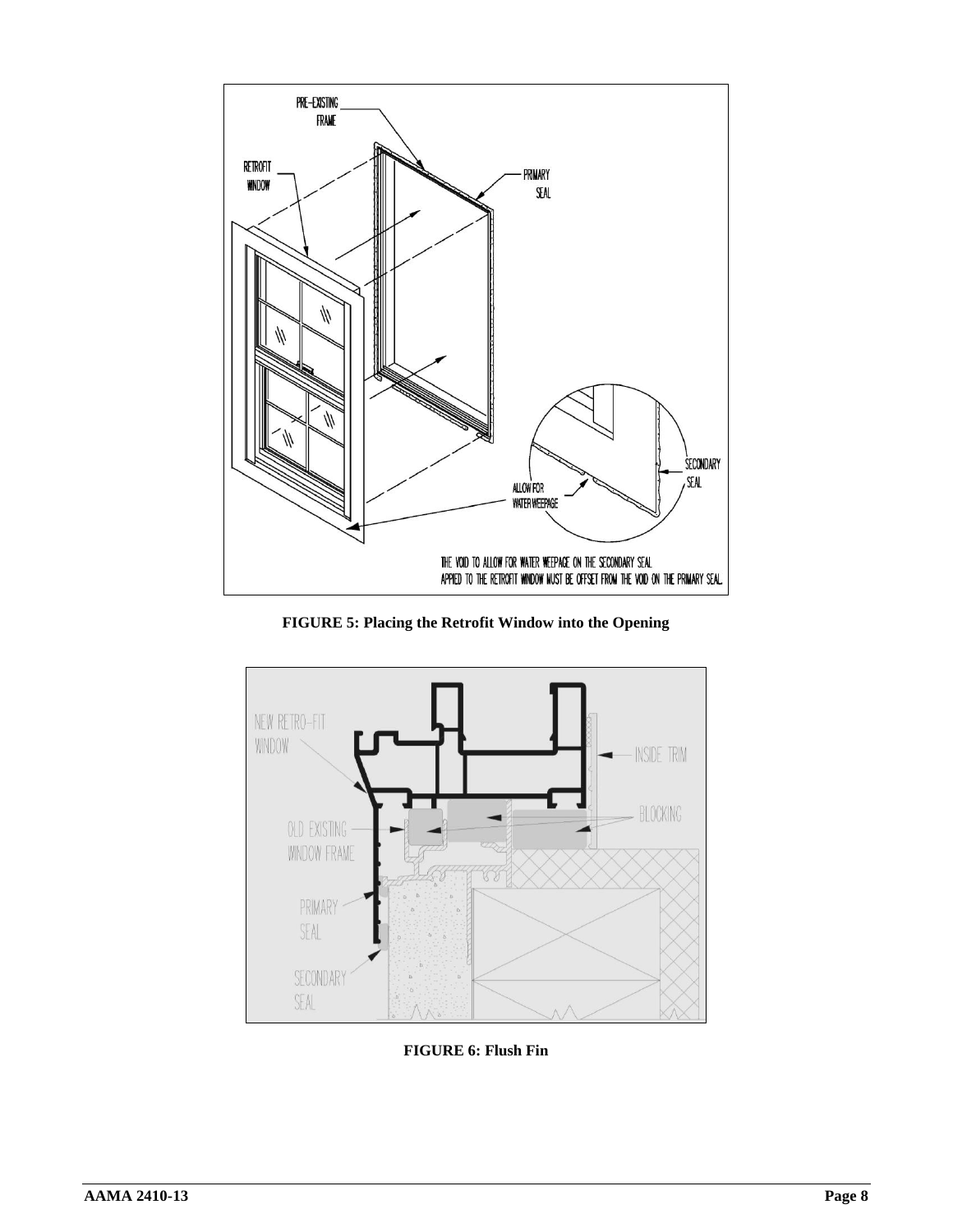### **Changes from AAMA 2410-03 to AAMA 2410-13**

- Various editorial changes
- Changed Section 1.1 to reference "not more than three stories" (previously "no more than four stories")
- Removed old Section 1.4 regarding installation effectiveness
- Added statement to Section 1.8 regarding use of manufacturer's installation instructions in the event of a conflict
- Updated definitions for "Sealant" and "Shim"; added new definition of "Water Resistive Barrier"
- Changed Section 6.2.2. to be "no less than" 6 mm (previously "approximately")
- Modified Section 6.4.2.1 from a note into a required section
- Added new Section 6.4.4.1
- Changed Section 6.4.9 to reference the window manufacturer and requirement for shim not encroaching beyond the interior edge of the frame
- Added reference to AAMA 812 in Section 6.4.12 for low expanding foam
- Added a new "NOTE 5"
- Updated figures throughout; removed old Figure 2